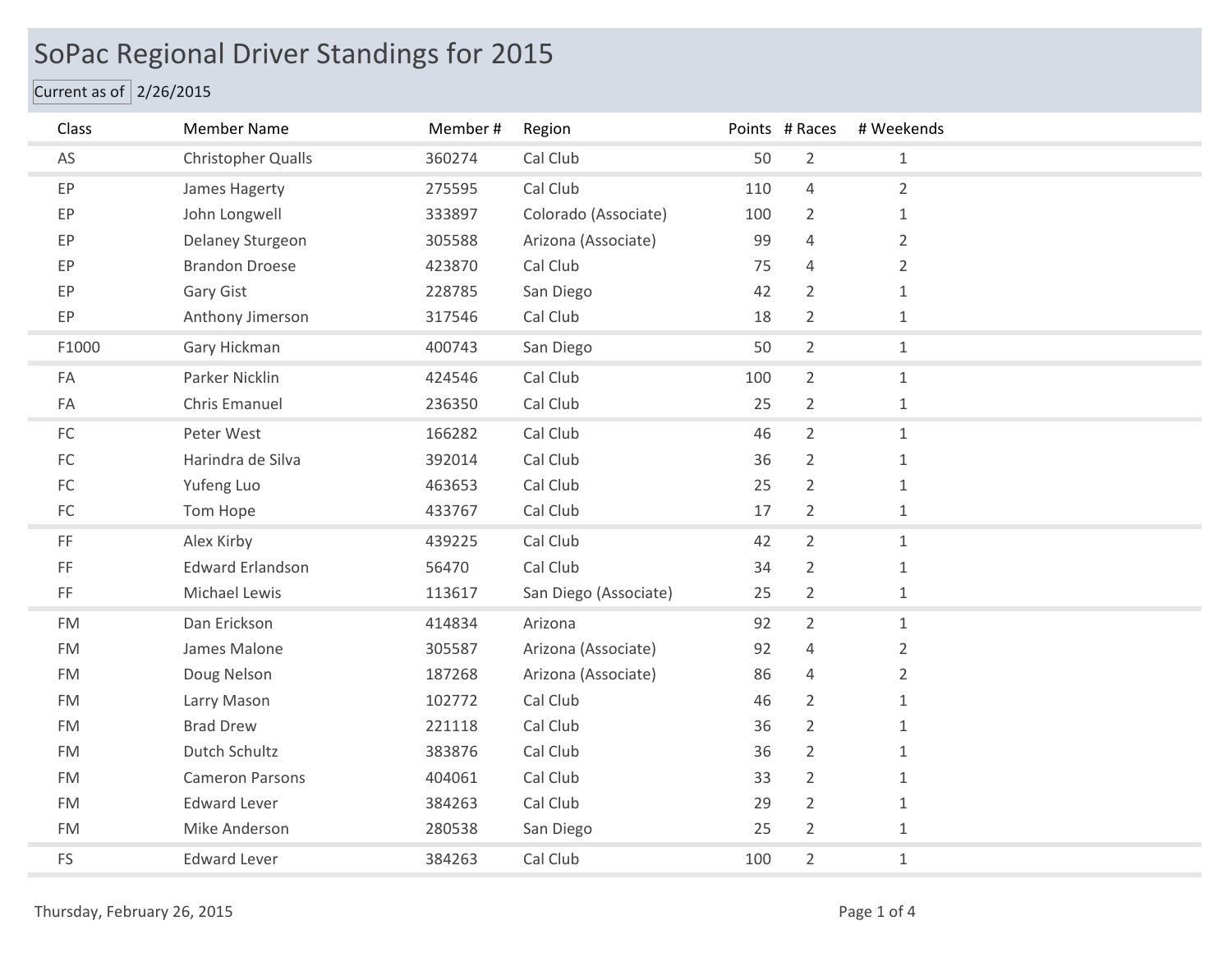| Class           | <b>Member Name</b>    | Member# | Region                    |     | Points # Races | # Weekends     |
|-----------------|-----------------------|---------|---------------------------|-----|----------------|----------------|
| ${\sf FV}$      | Charlie Turner        | 261282  | Cal Club                  | 121 | 4              | $\overline{2}$ |
| <b>FV</b>       | Mark Edwards          | 63787   | Cal Club                  | 86  | $\overline{4}$ | $\overline{2}$ |
| <b>FV</b>       | Dennis Andrade        | 45807   | Arizona                   | 50  | $\overline{2}$ | $\mathbf{1}$   |
| <b>FV</b>       | Don Manthe            | 254525  | Cal Club                  | 32  | $\overline{2}$ | 1              |
| <b>FV</b>       | Kim Madrid            | 447032  | Cal Club                  | 32  | $\overline{2}$ | $\mathbf{1}$   |
| <b>FV</b>       | <b>Tim Harris</b>     | 344911  | Cal Club                  | 17  | $\overline{2}$ | 1              |
| <b>FV</b>       | Eric Inkrott          | 463626  | Cal Club                  | 14  | $\overline{2}$ | 1              |
| GT1             | Michael Lewis         | 113617  | San Diego (Associate)     | 50  | $\overline{2}$ | $\mathbf{1}$   |
| GT1             | Alex Kirby            | 439225  | Cal Club                  | 21  | $\overline{2}$ | $\mathbf{1}$   |
| GT <sub>2</sub> | Dennis (Rick) Parker  | 236262  | Arizona (Associate)       | 100 | $\overline{2}$ | $\mathbf{1}$   |
| GT <sub>2</sub> | Robert Kelly          | 63994   | Cal Club                  | 46  | $\overline{2}$ | $\mathbf{1}$   |
| GT <sub>2</sub> | Wayne Graham          | 290882  | Cal Club                  | 37  | $\overline{2}$ | 1              |
| GT <sub>2</sub> | Kyle Kelly            | 302879  | Cal Club                  | 35  | $\overline{2}$ | $\mathbf{1}$   |
| GT <sub>2</sub> | Stephanie Cemo        | 460649  | San Diego                 | 25  | $\overline{2}$ | 1              |
| GT <sub>2</sub> | James Bratton         | 478326  | Cal Club                  | 18  | $\overline{2}$ | $\mathbf{1}$   |
| GT <sub>3</sub> | Sean Powers           | 351102  | Arizona                   | 117 | 3              | $\overline{2}$ |
| GT <sub>3</sub> | <b>Wolfgang Maike</b> | 42175   | Cal Club                  | 46  | $\overline{2}$ | $\mathbf{1}$   |
| GT <sub>3</sub> | Mike Henderson        | 124620  | Cal Club                  | 42  | $\overline{2}$ | $\mathbf{1}$   |
| GT3             | Scott Graham          | 389475  | Cal Club                  | 16  | $\mathbf{1}$   | $\mathbf{1}$   |
| GTL             | John Bower            | 317415  | Cal Club                  | 43  | $\overline{2}$ | $\mathbf{1}$   |
| GTL             | Craig Carter          | 359082  | Cal Club                  | 39  | $\overline{2}$ | $\mathbf{1}$   |
| GTL             | Tom Wickersham        | 211641  | San Francisco (Associate) | 25  | $\overline{2}$ | $\mathbf{1}$   |
| HP              | Jason Isley           | 217572  | Cal Club                  | 50  | $\overline{2}$ | $\mathbf{1}$   |
| HP              | Jeff Barrow           | 211584  | Cal Club                  | 38  | $\overline{2}$ | $\mathbf{1}$   |
| HP              | <b>Ben Valentine</b>  | 402434  | Cal Club                  | 38  | $\overline{2}$ | $\mathbf{1}$   |
| HP              | <b>Brian Linn</b>     | 135242  | Cal Club                  | 34  | $\overline{2}$ | $\mathbf{1}$   |
| HP              | David Thurston        | 467963  | Cal Club                  | 34  | $\overline{2}$ | $\mathbf 1$    |
| <b>ITA</b>      | Carl Johnk            | 269100  | San Diego (Associate)     | 50  | $\mathbf{1}$   | $\mathbf{1}$   |
| <b>ITE</b>      | Paul Fairchild        | 55916   | Arizona                   | 100 | $\overline{2}$ | $\mathbf{1}$   |
| <b>ITE</b>      | Paul Gassen           | 387638  | Cal Club                  | 84  | $\overline{2}$ | $\mathbf{1}$   |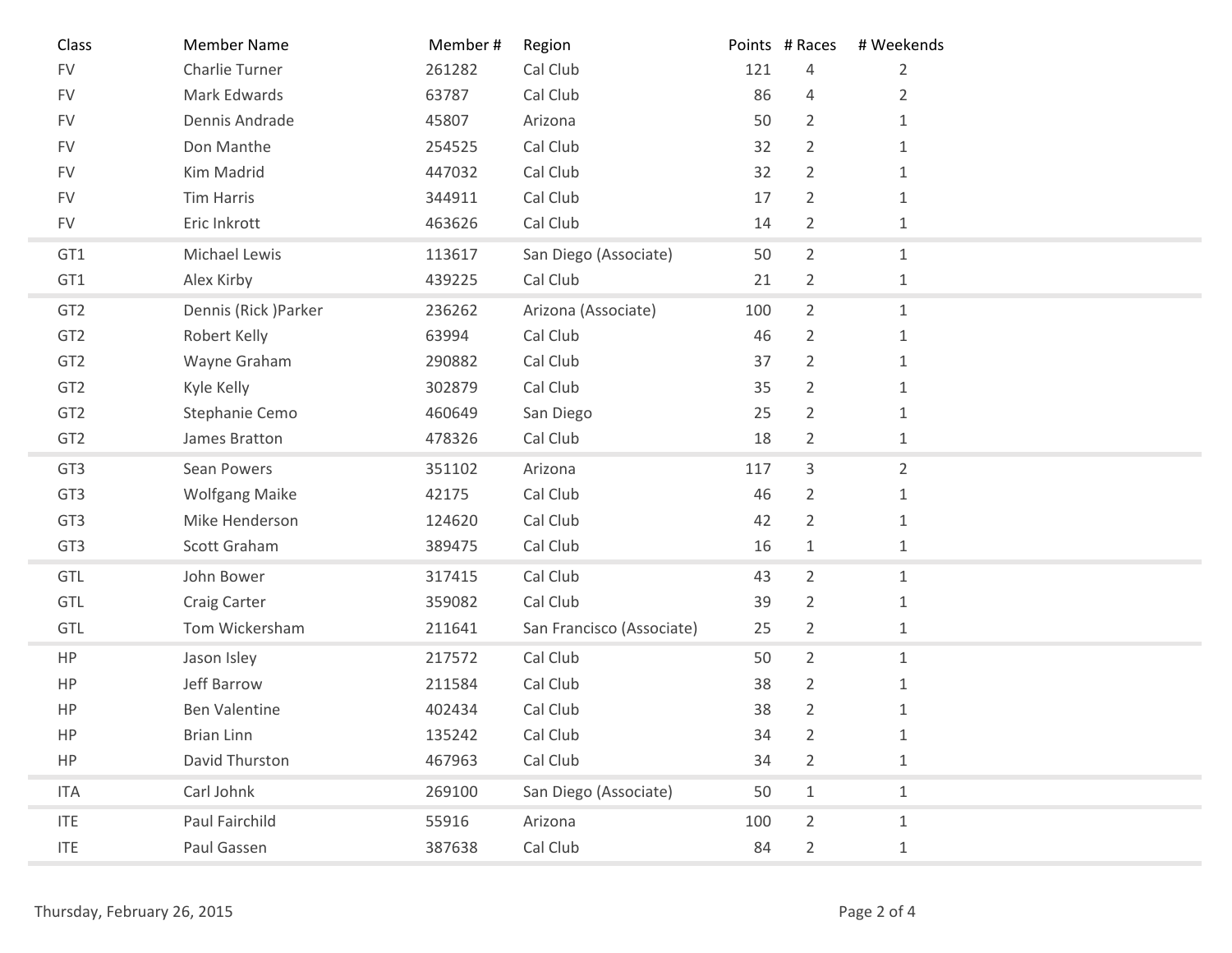| Class          | <b>Member Name</b>       | Member# | Region                |     | Points # Races | # Weekends     |
|----------------|--------------------------|---------|-----------------------|-----|----------------|----------------|
| P1             | <b>Timothy Day</b>       | 391495  | Arizona               | 150 | $\overline{4}$ | $\overline{2}$ |
| P1             | <b>Steve Nicklin</b>     | 403696  | Cal Club              | 114 | 4              | $\overline{2}$ |
| P1             | <b>Ehud Nahir</b>        | 178547  | Cal Club              | 78  | $\overline{2}$ | 1              |
| P1             | Joseph Schifini          | 403669  | Cal Club              | 34  | $\overline{2}$ | $\overline{2}$ |
| P1             | Don Simons               | 281181  | Cal Club              | 16  | $\mathbf{1}$   | $1\,$          |
| P <sub>2</sub> | Rene Lohr                | 403670  | Cal Club              | 80  | 3              | $\overline{2}$ |
| P <sub>2</sub> | Jeff Schafer             | 376864  | Cal Club              | 50  | $\mathbf{1}$   | $1\,$          |
| P <sub>2</sub> | David Ferguson           | 183410  | Cal Club              | 46  | $\overline{2}$ | $\mathbf{1}$   |
| P <sub>2</sub> | Joseph Moran             | 80709   | Cal Club              | 18  | $\mathbf{1}$   | $1\,$          |
| SM             | Clement Lee              | 316101  | Cal Club              | 142 | $\overline{4}$ | $\overline{2}$ |
| SM             | <b>Curtis Gong</b>       | 425401  | Cal Club              | 84  | 3              | $\overline{2}$ |
| SM             | Devin Dahn               | 82968   | Arizona               | 70  | $\overline{2}$ | $\mathbf{1}$   |
| SM             | Jorge Diaz               | 109617  | San Diego             | 70  | $\overline{2}$ | $\mathbf{1}$   |
| SM             | Carl Johnk               | 269100  | San Diego (Associate) | 64  | $\overline{2}$ | 1              |
| SM             | Lori Miles               | 383964  | Arizona               | 60  | $\overline{2}$ | 1              |
| SM             | <b>Elliot Skeer</b>      | 432195  | Cal Club              | 50  | $\overline{2}$ | 1              |
| SM             | Francis Hu               | 426225  | Cal Club              | 32  | $\overline{2}$ | $\mathbf{1}$   |
| SM             | <b>Wesley Molino</b>     | 403801  | Cal Club              | 31  | $\overline{2}$ | 1              |
| SM             | Dakota Dickerson         | 478060  | San Diego             | 30  | $\overline{2}$ | 1              |
| SM             | Dave Tweedlie            | 405557  | Cal Club              | 17  | $\overline{2}$ | 1              |
| SM             | Dean Busk                | 269682  | Arizona (Associate)   | 17  | $\overline{2}$ | $\mathbf{1}$   |
| SM             | Todd Launchbaugh         | 276906  | Cal Club              | 15  | $\overline{2}$ | $\mathbf{1}$   |
| SP             | <b>Bruce Powers</b>      | 13091   | Cal Club              | 100 | $\overline{2}$ | $1\,$          |
| SRF            | <b>Elliott Freireich</b> | 230617  | Arizona               | 100 | $\overline{2}$ | $\mathbf{1}$   |
| SRF            | Jack Willes              | 280918  | Cal Club              | 50  | $\overline{2}$ | $1\,$          |
| SRF            | Denny Fosdick            | 137421  | Cal Club              | 42  | $\overline{2}$ | 1              |
| SRF            | Chris Willes             | 149895  | Cal Club              | 30  | $\overline{2}$ | $\mathbf{1}$   |
| SRF            | Marty Williams           | 250421  | Cal Club              | 18  | $\overline{2}$ | $\mathbf{1}$   |
| SRF            | Douglas Stewart          | 191031  | Cal Club              | 18  | $\mathbf{1}$   | $1\,$          |
| SRF3           | Lee Douglas              | 370148  | Oregon (Associate)    | 106 | 4              | $\overline{2}$ |
| SRF3           | Mike Miserendino         | 312012  | Cal Club              | 46  | $\overline{2}$ | $\mathbf{1}$   |